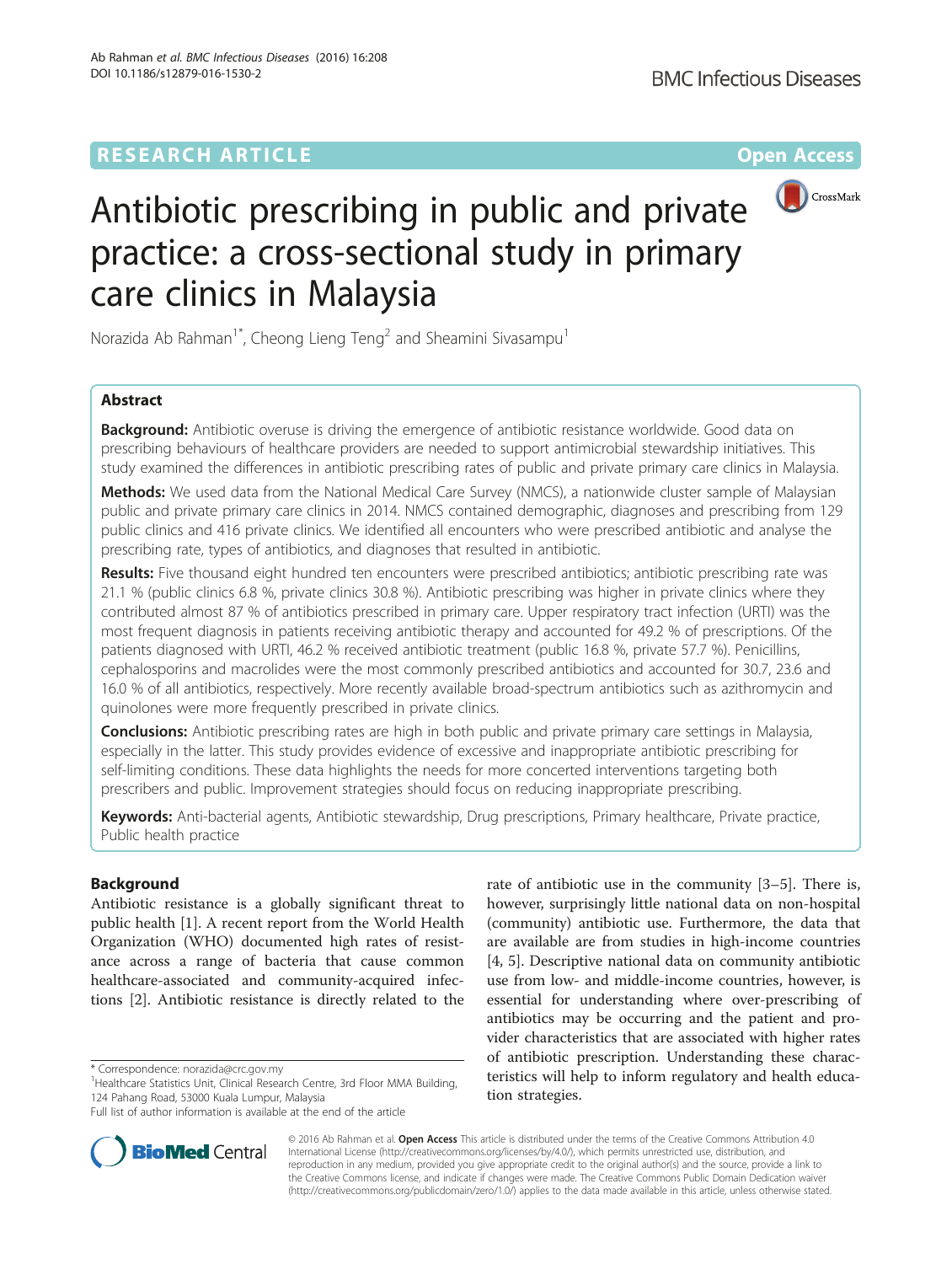Where data are available on low- and middle-income countries' antibiotic use in the community, they are usually at a sub-national level. For example, Hadi et al., in their systematic review of non-hospital antibiotic use, identified 11 studies from ten countries [\[6](#page-6-0)]. Only one of those studies was related to national data, and that study lacked linked patient characteristics and provider information. The WHO reported a series of pilot studies on community antibiotic use in India and South Africa [\[7](#page-6-0)]. However, these studies were based on five surveillance settings and were not nationally representative and did not include community antibiotic use and patient and provider characteristics associated with antibiotic use. In Malaysia, antibiotics are commonly prescribed by primary care providers and most frequently prescribed for people with respiratory tract infections [\[8](#page-6-0)–[10](#page-6-0)]. However, data are available only from small-scale studies of selected primary care clinics in certain areas, which may have led to inaccurate estimates of antibiotic use in primary care. In this paper, we use data from the National Medical Care Survey (NMCS) 2014 to describe the frequency and characteristics of antibiotic prescribing in Malaysian primary care by detailing the type of antibiotics and their indications. These data have then been compared with reports from other countries and recommendations made to bring about more judicious antibiotic use in the Malaysian primary care setting.

## **Methods**

## **Setting**

Malaysia has a dual public-private health system with 871 public primary care clinics and 5198 private primary care clinics [\[11](#page-6-0), [12\]](#page-6-0). Primary care functions as a partial gatekeeper to secondary care; people can bypass a referral from public or private practitioners and go directly to specialists and hospitals. The public healthcare system is heavily subsidised by the government; outpatient primary care entails a nominal payment of 1 Malaysian Ringgit (\$0.25 USD) for consultations, investigations and medications. Private clinics are usually less crowded, have longer and more flexible opening hours, and are accessible through a variety of payment models (including out-of-packet payment, private insurance and coverage by third-party payers) [\[12](#page-6-0)]. A morbidity survey conducted in 2008 found that patients with chronic diseases were more likely to consult public clinics while private clinics cater mostly to preventive care and acute illnesses [[13\]](#page-6-0). In 2008, public clinics accounted for 38 % of outpatient visits despite accounting for only 11 % of primary care clinics in Malaysia [\[14\]](#page-6-0). Malaysian healthcare reform is currently underway to improve the integration of public and private healthcare and to bring about more consistent clinical services and standard of care in both sectors [\[15](#page-6-0)].

#### Data source and patient identification

The NMCS is a primary care survey conducted by the Clinical Research Centre Malaysia that collected information on clinical activities and prescriptions from primary care clinics in Malaysia. The study was conducted in 2014 and a detailed description of the NMCS methods is described elsewhere [[16\]](#page-6-0). Briefly, NMCS is a national study of primary care activities whereby primary care clinics from public and private sectors in 14 states in Malaysia were sampled through stratified random sampling. The sampled clinics were required to provide records of patient encounters for a given date that was randomly assigned to each clinic. Doctors working on the survey day were asked to fill in a case report form to record information on patient demographics, reasons for encounter, diagnoses or problems managed, and interventions (medications, laboratory investigations, procedure/counselling, referral). Reasons for encounter, diagnoses and investigations were coded using the International Classification of Primary Care (ICPC-2) [[17](#page-6-0)]. Medications were classified according to WHO Anatomical Therapeutic Chemical (ATC) codes [\[18](#page-6-0)]. Coding was performed by trained personnel and qualitycontrol measures undertaken to ensure reliability of the data [\[16\]](#page-6-0).

From NMCS records, we identified patients who were prescribed at least one systemic antibiotic. Systemic antibiotic were defined from the ATC code J01 (systemic antibacterials) and P01AB01 (oral metronidazole). Our primary outcome measure was antibiotic prescribing rate in public and private primary care clinics. We also determined the types of antibiotics prescribed and common diagnoses that resulted in prescription of antibiotics.

#### Data analysis

Data were analysed and adjusted for the cluster study design using the survey function in STATA version 13 [[19, 20](#page-6-0)]. Post-stratification weights were applied to the data to account for over or underrepresentation and non-response. Results were reported as the number of observations and percentages. The chi-square test was used to compare the antibiotic prescription rates in public and private clinics.

#### Ethical approval

The NMCS received ethical approval from the Medical Research and Ethics Committee of the Ministry of Health Malaysia (NMRR-09-842-4718). A public notice was placed at each participating clinic to inform patients of the ongoing study and that data would be collected for research purposes only. Patients who do not want to be part of the study may opt out by informing the doctor and their data were not collected.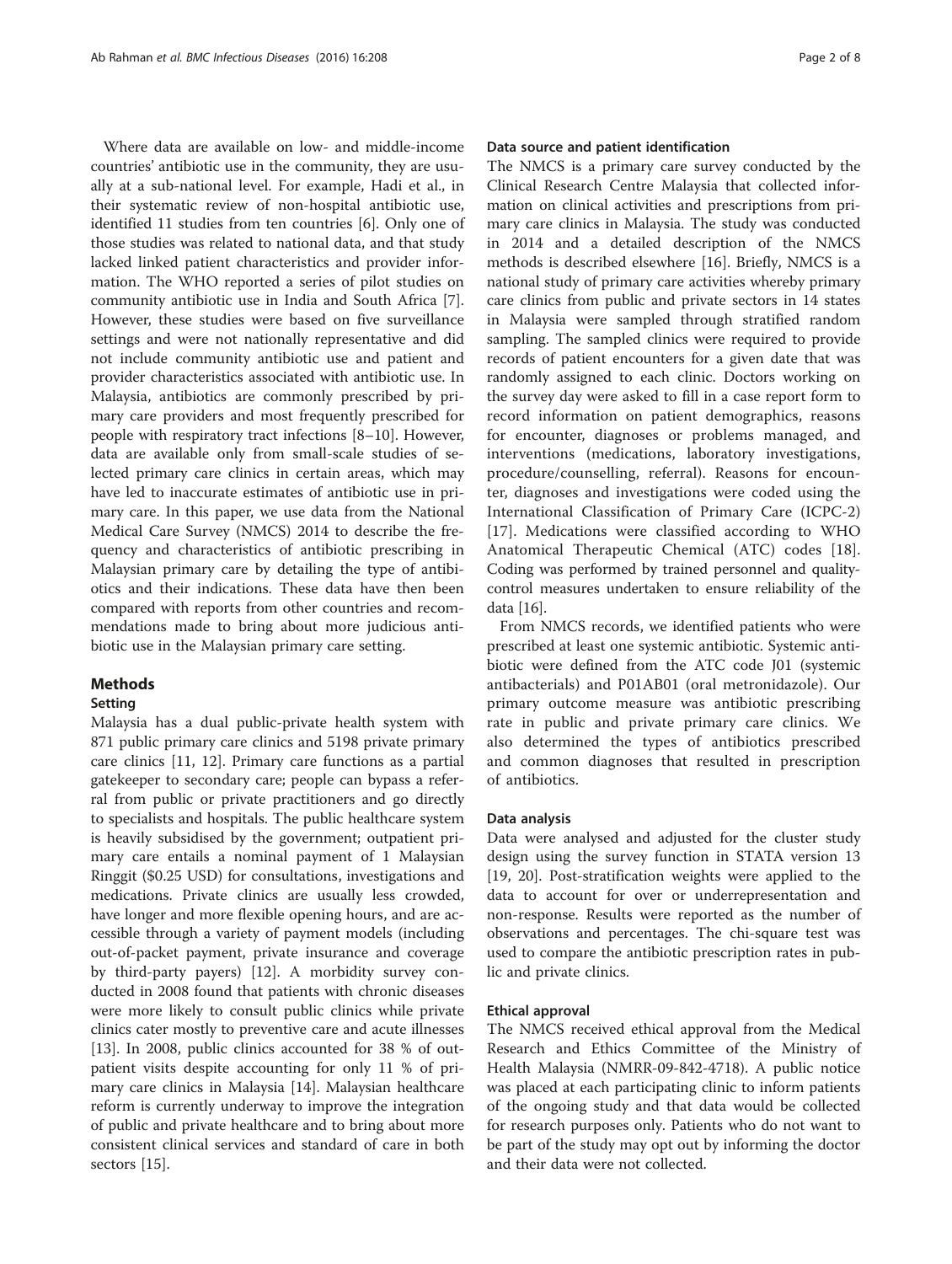## Results

NMCS 2014 recorded 27,587 patient encounters from 545 primary care clinics. Of these, 5810 resulted in antibiotic prescription, corresponding to an overall prescribing rate of 21.1 % (Table 1). In 197 (3.4 %) of these encounters, more than one antibiotic was prescribed. The antibiotic prescribing rate was lower in public clinics (6.8 %) compared with private clinics (30.8 %). Private clinics accounted for approximately 60 % of all patient encounters, but around 87 % of all antibiotics prescribed in primary care.

Table [2](#page-3-0) shows the sociodemographic profiles of patients prescribed antibiotics. More female patients were given antibiotics in public clinics compared with male patients, while the reverse was true in private clinics. Antibiotics were mostly prescribed to patients aged 20– 39 years. The distribution of the ten most common clinical diagnoses resulting in antibiotic prescription is presented in Table [3.](#page-3-0) Overall, acute upper respiratory tract infections (URTI) accounted for almost half of all antibiotics prescribed. Among patients with a diagnosis of URTI, 16.8 % were prescribed with antibiotics in public clinics whereas a higher prescribing rate was observed in private clinics (57.7 %). Private clinics prescribed more antibiotics for all ten diagnoses, in particular, URTI, fever (not otherwise classified), gastroenteritis and asthma.

The antibiotic groups prescribed in descending order of preference were: penicillins, cephalosporins, macrolides, quinolones and tetracyclines (Table [4](#page-4-0)). Prescriptions of more recently available broad-spectrum antibiotics such as quinolones, some macrolides (e.g., azithromycin) and lincosamides were more frequent in private clinics; these drugs were not held in the drug formulary of public primary care clinics. Most of these antibiotics were in oral dosage form with only 2.0 % prescribed as parenteral. For upper respiratory tract infections (URTI) and acute

Table 1 Summary of National Medical Care Survey (NMCS) 2014 dataset

|                                                   | Public | Private | Overall |
|---------------------------------------------------|--------|---------|---------|
| Total clinics                                     | 129    | 416     | 545     |
| Patient encounters                                | 11,172 | 16,415  | 27,587  |
| Prescriptions <sup>a</sup>                        | 9680   | 15,119  | 24,799  |
| Total number of medications                       | 27,762 | 45,417  | 73,178  |
| Prescriptions containing antibiotics <sup>b</sup> | 755    | 5055    | 5810    |
| Total number of antibiotics (systemic)            | 767    | 5242    | 6009    |
| Antibiotic prescribing rate <sup>c</sup> , %      | 6.76   | 30.79   | 21.06   |
| Antibiotic per 100 patient encounters             | 7      | 32      | 22      |

<sup>a</sup>Each patient encounter in which medication was prescribed was counted as one prescription

<sup>b</sup>197 prescriptions (12 from public clinics, 185 private clinics) consisted of more than one antibiotic

Percentage of encounters in which at least one antibiotic was prescribed

tonsillitis, the drug choices were understandably not so varied. However, the prescription of narrow-spectrum penicillin (phenoxymethyl penicillin) was rare, even for acute tonsillitis (Table [5\)](#page-5-0).

## **Discussion**

In this study, data from a nationally representative sample of Malaysian primary care clinics revealed a high level of antibiotic prescribing in which at least one of five encounters resulted in prescription of an antibiotic. Antibiotic prescribing predominated in private clinics where they contributed 87 % of the total antibiotics prescribed in primary care. Notably, URTI, which is primarily viral in nature, accounted for half of all antibiotics prescribed. For most patients with respiratory tract infection, antibiotic use is unnecessary and these results suggest that antibiotics were not clinically indicated and are therefore overused in primary care clinics in Malaysia.

Excessive or suboptimal use of medicine in general, and antibiotics in particular, is a worldwide concern [[21, 22](#page-6-0)]. A systematic review of medicine use in developing and transitional countries for the period 1990–2006 by the WHO reported that the overall antibiotic prescribing rate stabilised at 40–50 % while URTI-specific antibiotic prescribing rates has shown an increasing trend to 71 % in the period 2004–2006 [[22, 23\]](#page-6-0). At first glance, the current Malaysian antibiotic prescribing rates (all encounters: 21.1 %, URTI encounters: 46.2 %) appear to be somewhat lower than the average rates from developing and transitional countries. However, the antibiotic prescribing rates in the review by WHO were generated using different methodologies from the present study and are therefore not entirely comparable.

The antibiotic prescribing rates in public and private clinics in our study were 6.8 and 30.8 %. A national morbidity and treatment survey of primary care clinics in 2008 revealed antibiotic prescribing rates in public and private clinics were 13.7 and 30.0 %, respectively (unpublished data, personal communication with Dr. Nordin Saleh, Ministry of Health, Kuala Lumpur, Malaysia). Thus, the antibiotic prescribing rate in public primary care clinics in Malaysia may be declining, while that of private clinics has remained relatively stable but at a high level. However, when compared with more developed countries, the antibiotic prescribing rates in Malaysia are still a cause for concern. For example, the URTIspecific antibiotic prescribing rate in Malaysia as seen in our study was 46.2 %, but the corresponding rates in the Netherlands and Hong Kong in 2010 were 17 and 5 %, respectively [[24, 25\]](#page-6-0).

Antibiotic prescribing rates in Malaysian primary care are much higher in private clinics compared with public clinics. Antibiotic over-prescribing (in private more than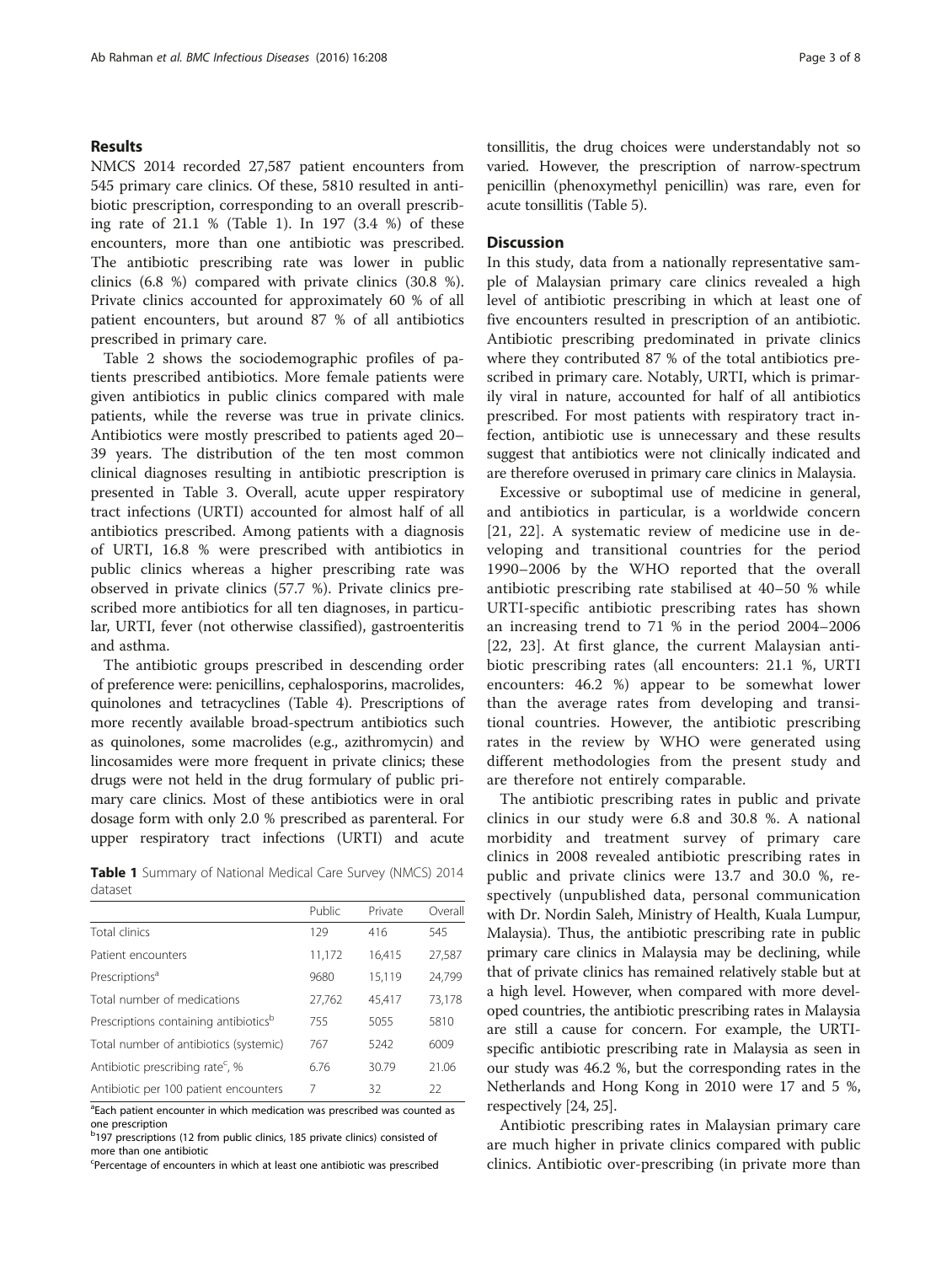|                               | Public       | Private       | Overall       |                      |
|-------------------------------|--------------|---------------|---------------|----------------------|
|                               | $n = 755$    | $n = 5055$    | $n = 5810$    | P-value <sup>a</sup> |
| Gender                        |              |               |               |                      |
| Male                          | 309 (41.4 %) | 2584 (51.8 %) | 2893 (50.4 %) | $p = 0.0005$         |
| Female                        | 437 (58.6 %) | 2407 (48.2 %) | 2844 (49.6 %) |                      |
| Age group (year)              |              |               |               |                      |
| $<1\,$                        | 26 (3.5 %)   | 74 (1.5 %)    | 100 (1.7 %)   | $p = 0.0001$         |
| $1 - 9$                       | 159 (21.1 %) | 774 (15.4 %)  | 933 (16.1 %)  |                      |
| $10 - 19$                     | 127 (16.9 %) | 519 (10.3 %)  | 646 (11.2 %)  |                      |
| $20 - 39$                     | 231 (30.6 %) | 2171 (43.2 %) | 2402 (41.6 %) |                      |
| $40 - 59$                     | 151 (20.0 %) | 1145 (22.8 %) | 1296 (22.4 %) |                      |
| $\geq 60$                     | 59 (7.9 %)   | 342 (6.8 %)   | 401 (7.0 %)   |                      |
| Education level               |              |               |               |                      |
| No formal education           | 68 (12.4 %)  | 406 (10.8 %)  | 474 (11.0 %)  | $p = 0.0036$         |
| Primary                       | 132 (24.3 %) | 652 (17.3 %)  | 784 (18.2 %)  |                      |
| Secondary                     | 272 (49.9 %) | 1726 (45.9 %) | 1998 (46.4 %) |                      |
| Tertiary                      | 73 (13.4 %)  | 975 (25.9 %)  | 1048 (24.4 %) |                      |
| Income level (MYR, per month) |              |               |               |                      |
| No income                     | 324 (52.3 %) | 1250 (32.5 %) | 1574 (35.3 %) | p < 0.001            |
| Less than 400                 | 12 (2.0 %)   | 7(0.2%        | 19 (0.4 %)    |                      |
| 400-999                       | 63 (10.2 %)  | 259 (6.7 %)   | 322 (7.2 %)   |                      |
| 1000-1999                     | 110 (17.8 %) | 789 (20.5 %)  | 899 (20.1 %)  |                      |
| 2000-2999                     | 56 (9.0 %)   | 697 (18.1 %)  | 753 (16.9 %)  |                      |
| 3000-3999                     | 36 (5.8 %)   | 412 (10.7 %)  | 448 (10.0 %)  |                      |
| 4000-4999                     | 10 (1.6 %)   | 199 (5.2 %)   | 209 (4.7 %)   |                      |
| 5000 and above                | 8 (1.4 %)    | 232 (6.0 %)   | 240 (5.4 %)   |                      |

<span id="page-3-0"></span>Table 2 Characteristics of patient encounters prescribed with antibiotics

Subtotal might not sum up to the total count because of missing values<br><sup>a</sup>P-value from Chi-square test for comparison between public and private clinics, p < 0.05 considered as statistically significant

|                                        | ICPC-2     | Public     |                                             | Private     |                                             | Overall     |                                             |
|----------------------------------------|------------|------------|---------------------------------------------|-------------|---------------------------------------------|-------------|---------------------------------------------|
| Diagnosis                              |            | n(%)       | Antibiotic prescribing<br>rate <sup>d</sup> | n(% )       | Antibiotic prescribing<br>rate <sup>d</sup> | n(%)        | Antibiotic prescribing<br>rate <sup>d</sup> |
| Upper respiratory infection, acute     | R74        | 293 (38.7) | 16.8                                        | 2564 (50.7) | 57.7                                        | 2857 (49.2) | 46.2                                        |
| Acute tonsillitis                      | R76        | 97 (12.8)  | 83.3                                        | 254(5.0)    | 92.7                                        | 350 (6.0)   | 89.9                                        |
| Cystitis/urinary infection             | U71        | 98 (13.0)  | 79.1                                        | 163(3.2)    | 86.4                                        | 261(4.5)    | 83.5                                        |
| Gastroenteritis                        | D73        | 21(2.8)    | 9.1                                         | 205(4.1)    | 23.6                                        | 226(3.9)    | 20.5                                        |
| Fever                                  | A03        | 12(1.6)    | 3.6                                         | 202(4.0)    | 32.3                                        | 213(3.7)    | 22.4                                        |
| Acute bronchitis/bronchiolitis         | <b>R78</b> | 4(0.6)     | 45.3                                        | 96 (1.9)    | 57.7                                        | 100(1.7)    | 57.0                                        |
| Asthma                                 | R96        | 11(1.5)    | 3.1                                         | 63(1.2)     | 14.8                                        | 74 (1.3)    | 9.5                                         |
| Infectious disease, other <sup>b</sup> | A78        | 17(2.3)    | 42.1                                        | 53(1.0)     | 51.5                                        | 70(1.2)     | 48.8                                        |
| Boil/carbuncle                         | <b>S10</b> | 18(2.4)    | 79.4                                        | 49 (1.0)    | 93.9                                        | 68 (1.2)    | 89.4                                        |
| Skin infection, Other <sup>c</sup>     | S76        | 7(0.9)     | 74.3                                        | 38(0.8)     | 93.0                                        | 45(0.8)     | 89.5                                        |

Table 3 Top ten diagnoses for prescription of antibiotics

<sup>a</sup>Proportion of patient encounters for specific diagnosis that resulted in antibiotic prescription<br><sup>b</sup>Diagnoses in this category included but not limited to abscess, sexually transmitted disease, bacterial infection

c Diagnosis in this category refers to cellulitis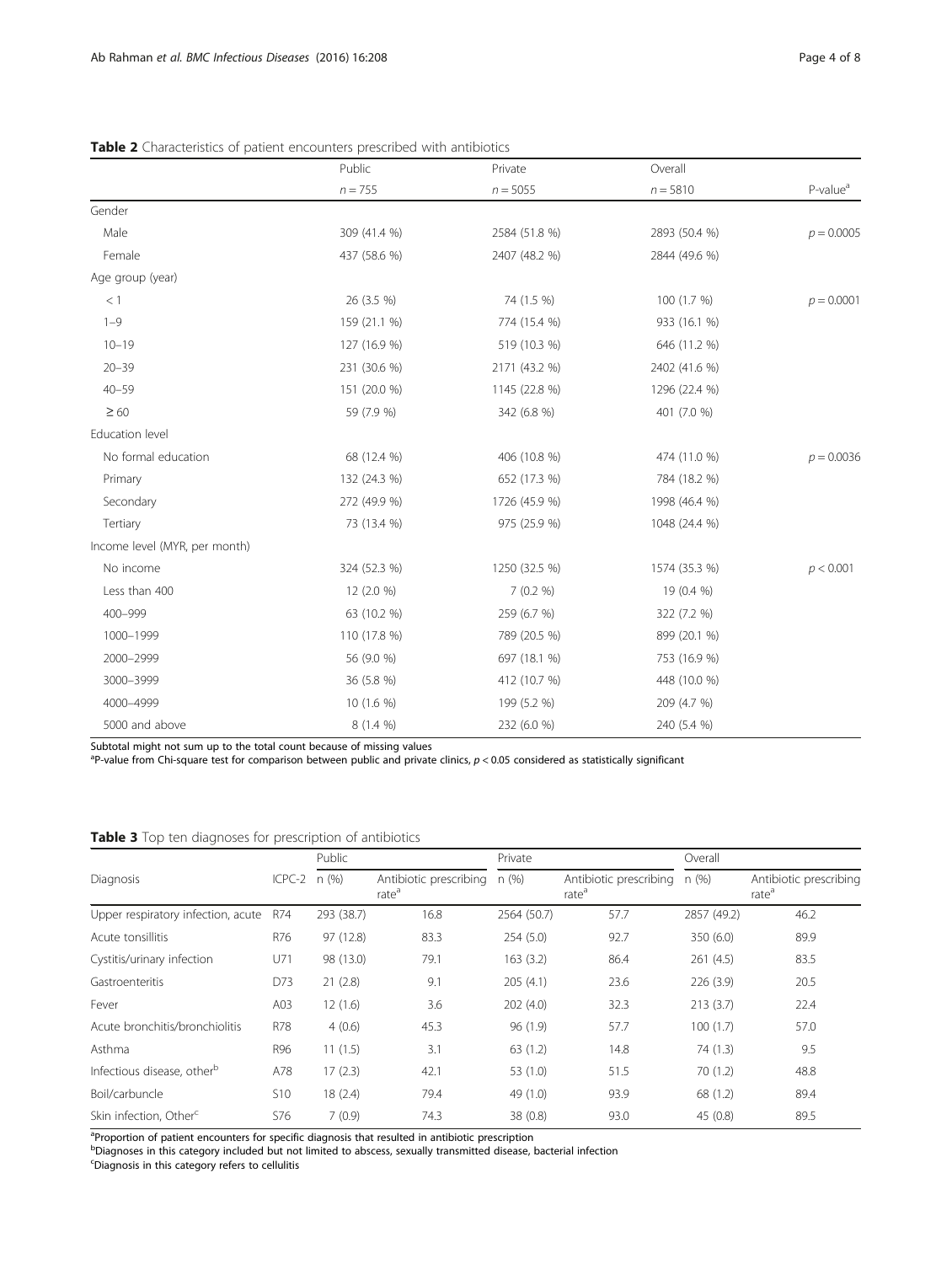#### <span id="page-4-0"></span>Table 4 Types of antibiotics prescribed

|                                      | Public        | Private        | Overall        |
|--------------------------------------|---------------|----------------|----------------|
| Antibiotic                           | n (%)         | n (%)          | n (%)          |
| Penicillins                          | 391<br>(51.0) | 1451<br>(27.7) | 1842<br>(30.7) |
| Amoxicillin                          | 210<br>(27.4) | 1037<br>(19.8) | 1247<br>(20.8) |
| Cloxacillin                          | 126<br>(16.4) | 232 (4.4)      | 358 (6.0)      |
| Bacampicillin                        | 24(3.1)       | 130(2.5)       | 153 (2.6)      |
| Ampicillin                           | 24(3.1)       | 46 (0.9)       | 70 (1.2)       |
| Phenoxymethyl penicillin             | 5(0.6)        | 2(0.03)        | 7(0.1)         |
| Cephalosporins                       | 76 (9.9)      | 1341<br>(25.6) | 1417<br>(23.6) |
| Cephalexin                           | 60(7.9)       | 732 (14.0)     | 792 (13.2)     |
| Cefuroxime                           | 10(1.4)       | 337 (6.4)      | 348 (5.8)      |
| Cefadroxil                           |               | 90 (1.7)       | 90 (1.5)       |
| Cefaclor                             |               | 73 (1.4)       | 73 (1.2)       |
| Ceftriaxone                          | 5(0.7)        | 42 (0.8)       | 47 (0.8)       |
| Cefoperazone, combinations           |               | 32 (0.6)       | 32 (0.5)       |
| Macrolides                           | 251<br>(32.7) | 707 (13.5)     | 958 (16.0)     |
| Erythromycin                         | 251<br>(32.7) | 357 (6.8)      | 607 (10.1)     |
| Clarithromycin                       |               | 164(3.1)       | 164(2.7)       |
| Azithromycin                         |               | 153 (2.9)      | 153(2.5)       |
| Roxithromycin                        |               | 33 (0.6)       | 33 (0.6)       |
| Penicillin, combinations             | 5(0.7)        | 690 (13.2)     | 695 (11.6)     |
| Amoxicillin and enzyme inhibitor     | 5(0.7)        | 674 (12.9)     | 679 (11.3)     |
| Quinolones                           |               | 451 (8.6)      | 451 (7.5)      |
| Ciprofloxacin                        |               | 343 (6.6)      | 343 (5.7)      |
| Ofloxacin                            |               | 53 (1.0)       | 53 (0.9)       |
| Tetracyclines                        | 13 (1.7)      | 260 (5.0)      | 273 (4.6)      |
| Doxycycline                          | 13(1.7)       | 246 (4.7)      | 260 (4.3)      |
| Other antibiotics                    | 20(2.6)       | 161(3.1)       | 181 (3.0)      |
| Metronidazole                        | 20 (2.6)      | 152 (2.9)      | 172 (2.9)      |
| Sulfonamides & trimethoprim          | 11(1.5)       | 113 (2.2)      | 124 (2.1)      |
| Sulfamethoxazole and<br>trimethoprim | 11(1.5)       | 111(2.1)       | 122 (2.0)      |
| Lincosamides                         |               | 53 (1.0)       | 53 (0.9)       |
| Lincomycin                           |               | 34 (0.7)       | 34 (0.6)       |
| Aminoglycosides                      |               | 10(0.2)        | 10(0.2)        |
| Carbapenem                           |               | 5(0.1)         | 5(0.1)         |

public clinics) has also been observed in surveys undertaken in Pakistan, India and several African countries [[26](#page-6-0)–[28](#page-6-0)]. In a systematic review of studies conducted in low- and middle-income countries by Basu et al., diagnostic accuracy and guideline adherence were more likely to be suboptimal in private primary care settings

compared with the public sector [\[29](#page-7-0)]. The systematic review by Berendes et al., however, concluded that the quality of care from public and private primary care in low- and middle-income countries was generally of poor quality, although the private sector did perform better with regard to drug availability, responsiveness and client-centredness [\[30](#page-7-0)]. Our current survey highlights the problem of antibiotic overuse in Malaysian private primary care, both with respect to the quantity of excessive antibiotic prescribing as well as inappropriate antibiotic choice. Antibiotic prescribing in Malaysian private primary care was also noted to be excessive for several clinical conditions other than URTI, including acute bronchitis, acute gastroenteritis and asthma.

Higher antibiotic prescribing in private primary care clinics is partly owing to the higher proportion of acute self-limiting illnesses, such as viral fever and common colds. Furthermore, several reasons may explain the higher antibiotic prescribing rates in private clinics, among them that private general practitioners are more responsive to the patient's expectation for antibiotics and the financial incentive of medication overuse, including that of antibiotics, as well as suboptimal knowledge about the aetiology of URTI and lack of awareness of the emergence of antibiotic resistance. Several local studies have documented misconceptions about the effectiveness of antibiotic therapy for URTI among the Malaysian general public and their healthcare providers, together with a lack of awareness of the harm of antibiotic resistance [[9,](#page-6-0) [31](#page-7-0)–[34](#page-7-0)].

Attempts to improve antibiotic prescribing practices in developing countries have been documented by several systematic reviews [\[35, 36\]](#page-7-0). These reviews have called for more multifaceted intervention studies over a longer time period to assess the sustainability of the interventions. A systematic review of antibiotic stewardship programmes in the outpatient setting included 50 studies, most conducted in developed countries, and showed that such programmes can improve antimicrobial prescribing without adversely affecting patient outcomes [[37\]](#page-7-0). In Malaysia, antibiotic guidelines focusing on pharyngitis were introduced in 2003 [[38](#page-7-0)] and were followed by national antibiotic guidelines in 2008 (updated in 2014) [[39, 40](#page-7-0)]. It is possible that these clinical practice guidelines may have promoted more judicious antibiotic use among public primary care doctors. The current effort to improve antibiotic stewardship in Malaysia is still in the early stages [\[41](#page-7-0), [42\]](#page-7-0). There remains a need to focus beyond the public health system to include the private healthcare setting as well. However, effective ways to bring about change in the latter remain unclear; systematic reviews have not identified any successful intervention programmes conducted in private primary care clinics [[35](#page-7-0)–[37](#page-7-0)]. It has been shown that more judicious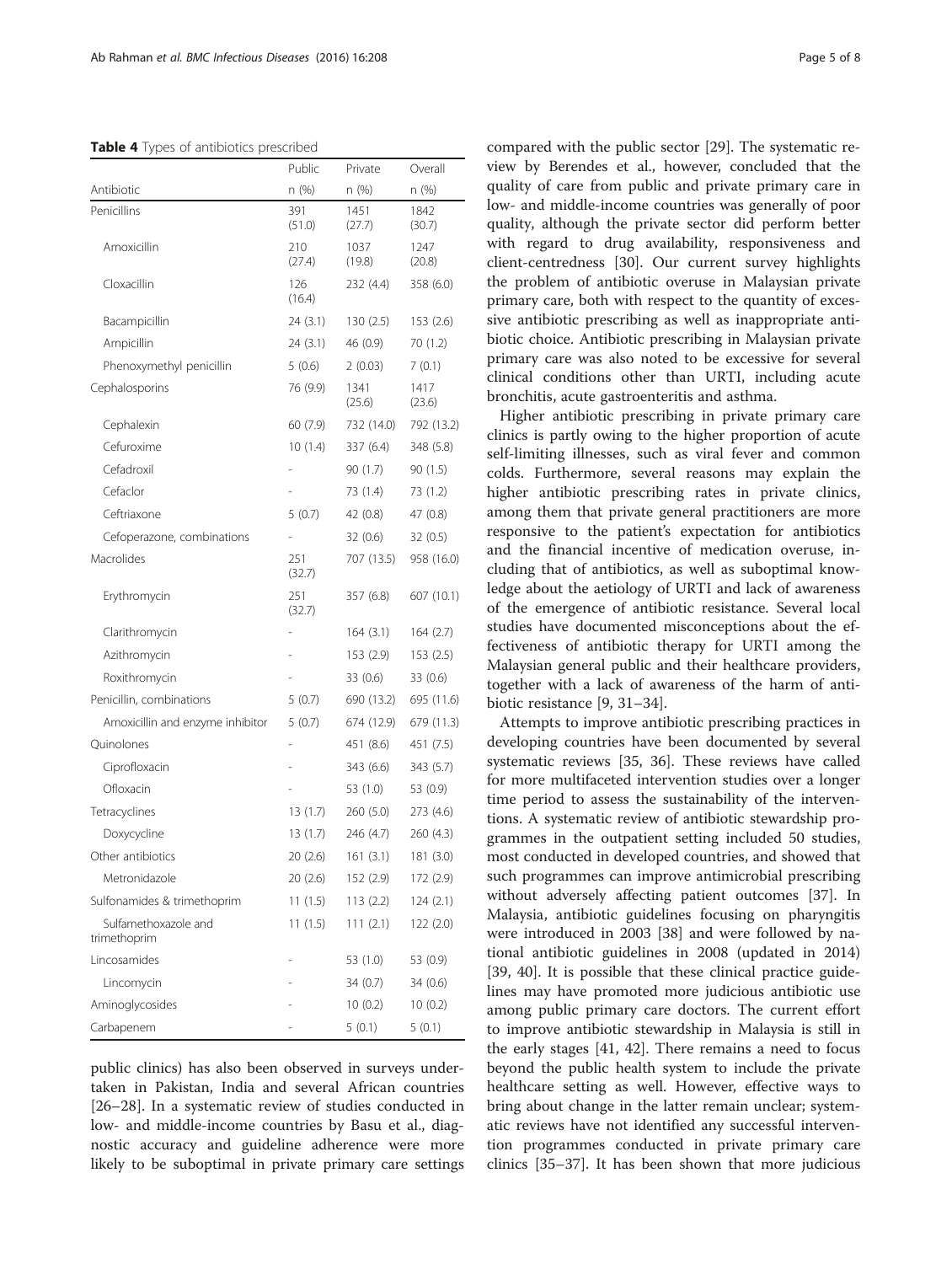|                          | URTI       |            |            | Acute tonsillitis        |           |           |
|--------------------------|------------|------------|------------|--------------------------|-----------|-----------|
|                          | Public     | Private    | Overall    | Public                   | Private   | Overall   |
| Antibiotic               | n(%)       | n(%)       | n(%)       | n(%)                     | n(%)      | n(%)      |
| Penicillins              | 129 (43.9) | 794 (30.7) | 923 (32.1) | 47 (48.2)                | 53 (20.1) | 99 (27.7) |
| Amoxicillin              | 102 (34.8) | 658 (25.4) | 760 (26.4) | 41 (42.2)                | 43 (16.3) | 83 (23.3) |
| Other penicillins        | 27(9.1)    | 136(5.3)   | 163(5.7)   | 5(5.6)                   | 10(3.8)   | 16(4.4)   |
| Cephalosporins           | 6(2.0)     | 744 (28.8) | 750 (26.0) | 3(2.6)                   | 54 (20.6) | 57 (15.8) |
| Cephalexin               | 6(2.0)     | 454 (17.6) | 460 (16.0) | 2(1.9)                   | 24 (8.5)  | 26(6.8)   |
| Other cephalosporins     |            | 277 (10.7) | 277(9.6)   | 1(0.7)                   | 30 (11.6) | 31(8.7)   |
| Macrolides               | 158 (54.1) | 452 (17.5) | 611(21.2)  | 47 (49.2)                | 48 (18.2) | 95 (26.6) |
| Erythromycin             | 158 (54.1) | 253 (9.8)  | 412 (14.3) | 47 (49.2)                | 19(7.3)   | 67 (18.6) |
| Other macrolides         |            | 199 (7.7)  | 199 (6.9)  | $\sim$                   | 29 (10.5) | 28(7.7)   |
| Penicillin, combinations |            | 311 (12.0) | 311 (10.8) | $\overline{\phantom{a}}$ | 90 (34.4) | 90(25.1)  |
| Quinolones               |            | 170(6.6)   | 170 (5.9)  | $\sim$                   | 12(4.4)   | 12(3.2)   |
| Other antibiotics        |            | 115(4.4)   | 115(4.0)   | $\overline{\phantom{a}}$ | 5(1.9)    | 5(1.4)    |
| Total                    | 293 (100)  | 2587 (100) | 2880 (100) | 97 (100)                 | 262 (100) | 359 (100) |

<span id="page-5-0"></span>Table 5 Type of antibiotics prescribed for upper respiratory tract infection and acute tonsillitis

URTI upper respiratory tract infection

antibiotic use in Malaysian primary care can occur if the right type of intervention is implemented, such as academic detailing by senior family physicians and feedback of prescribing data to primary care doctors [\[10](#page-6-0), [43\]](#page-7-0). Public health education of the harm of excessive antibiotic use is currently being carried out in Malaysia and needs to be persistent [\[44](#page-7-0), [45\]](#page-7-0). This is in keeping with reviews from high-income countries that suggest that a public health campaign can bring about more prudent antibiotic use [\[46\]](#page-7-0). Thus, by reaching out to the public at large, it is hoped that that patients will be less likely to insist on antibiotics whenever they consult primary care doctors for minor respiratory or febrile illness. In tandem with public health education, continuing medical education for practicing doctors needs to highlight the ongoing problem of antibiotic overuse and the emergency of antibiotic resistance. This has shown to be effective in Hong Kong where vocationally trained family physicians were less likely to prescribe unnecessary antibiotics [[47](#page-7-0)].

### Strength and limitations of study

Our study has a number of important features. The large number of patient encounters obtained from clinics sampled across the country has allowed us to study clinical practice in primary care clinics. Moreover, our study used records from NMCS that collected data on patient visits in public and private clinics, allowing for comparison between the sectors. A limitation of the study is that the findings reflect practice observed in primary care settings; it does not include consultations within hospital outpatient or emergency departments. We also did not collect data from community pharmacies; hence, the supply of antibiotics to patients from community pharmacies was not considered. In Malaysia, antibiotic is not available over the counter and under the Malaysian Poisons Act the purchase of antibiotics requires prescription from physicians. However, dispensing separation has not yet taken place in Malaysia and very few prescriptions were filled at private pharmacies [[48\]](#page-7-0).

## **Conclusions**

This study has shown that antibiotics are frequently prescribed in primary care clinics and provides evidence of antibiotic prescribing for self-limiting conditions. Excessive and inappropriate antibiotic use in the Malaysian primary care setting, especially in private clinics, highlights the need for more concerted interventions targeting prescribers as well as general public. Improvement strategies should focus on reducing inappropriate prescribing. This should include simultaneous education of the public and healthcare providers via the mass media, professional societies and within the clinic setting. Improving prescribing habits in primary care is necessary to reduce the unnecessary use of antibiotics and limit subsequent antibiotic resistance.

### Ethics and consent to participate

This study was reviewed and approved by the Medical Research and Ethics Committee of the Ministry of Health Malaysia. A public notice was placed at each participating clinics to inform patients of the ongoing study and patients who do not wish to participate may opt out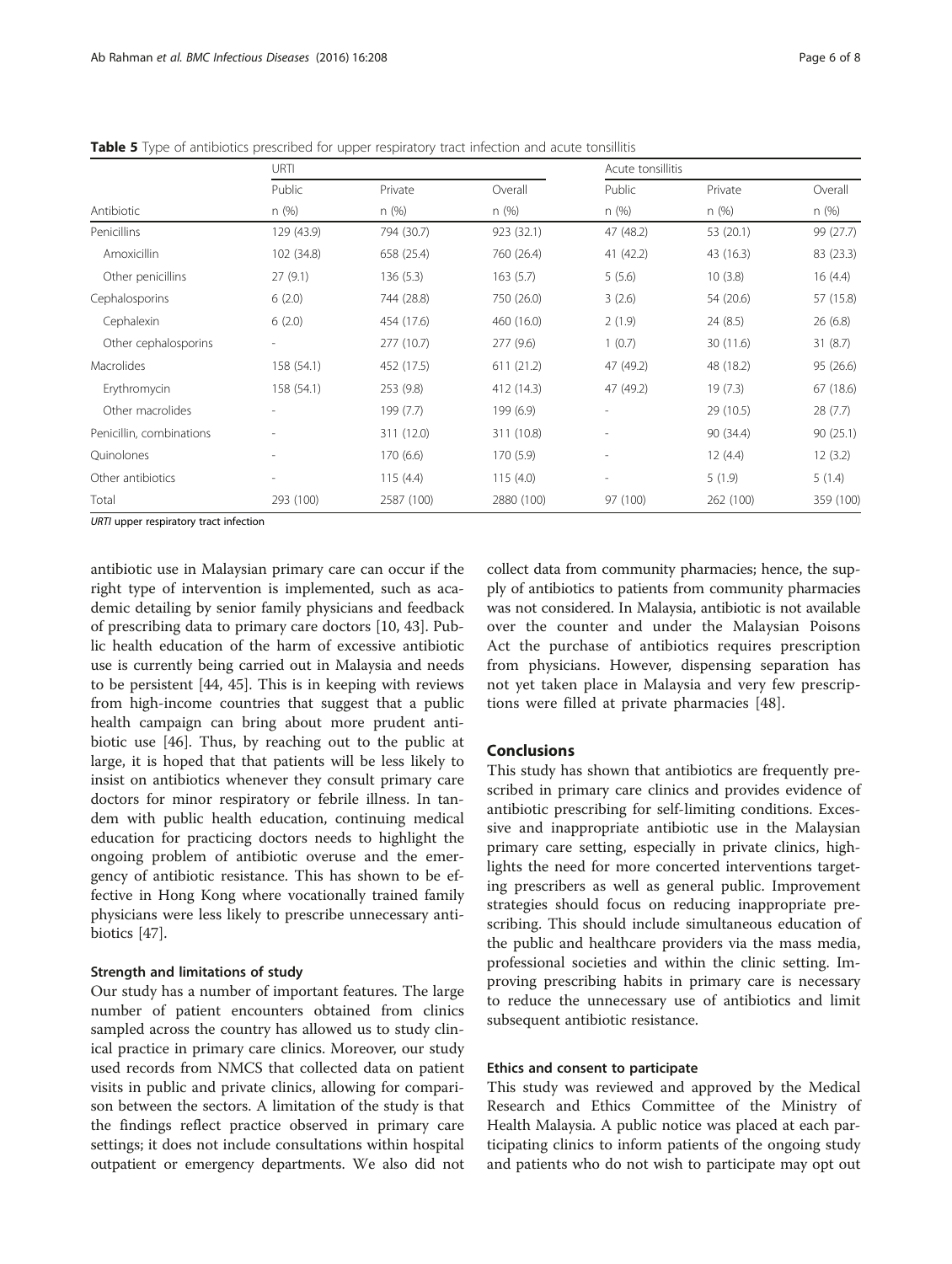<span id="page-6-0"></span>from the study. Aggregate data was used, with no identifying personal details published.

## Consent to publish

Not applicable.

## Availability of data and materials

All the data supporting the findings are available within the manuscript, additional data available upon request.

#### Abbreviations

ATC: Anatomical Therapeutic Chemical; ICPC: International Classification of Primary Care; NMCS: National Medical Care Survey; URTI: upper respiratory tract infection; WHO: World Health Organization.

#### Competing interests

The authors declare that they have no competing interests.

#### Authors' contributions

NAR participated in the planning and execution of the study, data analysis and interpretation, wrote and edited the manuscript. CLT assisted the design and pilot testing of the survey forms, participated in the data analysis and wrote the initial draft of the manuscript. SS conceived, designed and executed the study, and edited the manuscript. All authors read an approved the final manuscript.

#### Acknowledgements

We wish to thank the Director General of Health, Ministry of Health Malaysia for the permission to publish the findings. We would like to thank doctors in the public and private primary care clinics for their participation in this survey, and the team members of the National Medical Care Survey for assisting in the data collection and data entry. We also would like to express our great appreciation to Dr. Benedict Sim Lim Heng (Infectious Disease Consultant, Sungai Buloh Hospital) for his valuable comments to our manuscript, and Professor Dr. Daniel D Reidpath (Professor of Population Health, Monash University Malaysia) for his help in editing the manuscript.

#### Funding

This study was supported by a grant from the Ministry of Health, Malaysia (grant number: NMRR-09-842-4718). The principal investigator and researchers involved in the design of the study, collection and analysis of the study are employees of the Ministry of Health Malaysia. The opinions, results and conclusions reported in this paper are those of the authors and are independent from the funding source.

#### Author details

<sup>1</sup> Healthcare Statistics Unit, Clinical Research Centre, 3rd Floor MMA Building, 124 Pahang Road, 53000 Kuala Lumpur, Malaysia. <sup>2</sup>Department of Family Medicine, International Medical University, Seremban, Malaysia.

#### Received: 26 August 2015 Accepted: 30 April 2016 Published online: 17 May 2016

#### References

- McKenna M. Antibiotic resistance: the last resort. Nature. 2013;499:394-6. 2. World Health Organization. Antimicrobial resistance: global report on
- surveillance 2014. Geneva: World Health Organization; 2014. Costelloe C, Metcalfe C, Lovering A, Mant D, Hay AD. Effect of antibiotic prescribing in primary care on antimicrobial resistance in individual patients: systematic review and meta-analysis. BMJ (Clinical research ed).
- 2010;340:c2096. 4. Goossens H, Ferech M, Vander Stichele R, Elseviers M. Outpatient antibiotic use in Europe and association with resistance: a cross-national database study. Lancet. 2005;365(9459):579–87.
- 5. Albrich WC, Monnet DL, Harbarth S. Antibiotic selection pressure and resistance in Streptococcus pneumoniae and Streptococcus pyogenes. Emerg Infect Dis. 2004;10(3):514–7.
- 6. Hadi U, Kolopaking E, Gardjito W, Gyssens I, Van den Broek P. Antimicrobial resistance and antibiotic use in low-income and developing countries. Folia Medica Indonesiana. 2006;42(3):183–9.
- 7. World Health Organization (WHO). Community-based surveillance of antimicrobial use and resistance in resource-constrained settings. Report on five pilot projects. Geneva: World Health Organization; 2009.
- Teng CL, Tong SF, Khoo EM, Lee V, Zailinawati AH, Mimi O, Chen WS, Nordin S. Antibiotics for URTI and UTI – prescribing in Malaysian primary care settings. Aust Fam Physician. 2011;40(5):325–9.
- 9. Teng CL, Nik-Sherina H, Ng CJ, Chia YC, Atiya AS. Antibiotic prescribing for childhood febrile illness by primary care doctors in Malaysia. J Paediatr Child Health. 2006;42(10):612–7.
- 10. Mohd Fozi K, Kamaliah MN. The effect of profiling report on antibiotic prescription for upper respiratory tract infection. Malays Fam Physician. 2013;8(2):26–31.
- 11. Hwong WY, Sivasampu S, Aisyah A, Shantha Kumar C, Goh PP, Hisham AN. National healthcare establishment & workforce statistics (primary care) 2012. Kuala Lumpur: National Clinical Research Centre; 2014.
- 12. Safurah J, Kamaliah MN, Khairiyah AM, Nour Hanah O, Healy J, et al. Malaysia health system review. Health Systems in Transition, Vol. 3 No.1 2013. Manila: Asia Pacific Observatory on Health Systems and Policies; 2013.
- 13. Mimi O, Tong SF, Nordin S, Teng CL, Khoo EM, Abdul-Rahman A, Zailinati AH, Lee VKM, Chen WS, Shihabudin WM, et al. A comparison of morbidity patterns in public and private primary care clinics in Malaysia. Malays Fam Physician. 2011;6:1.
- 14. Ministry of Health. Country health plan, 10th Malaysia Plan 2011–2015. Putrajaya: Ministry of Health; 2010.
- 15. Kamaliah MN. Primary health care reform in 1CARE for 1 Malaysia. Int J Public Health Res. 2011; Special Issue: 50-56.
- 16. Sivasampu S, Yasmin Farhana AW, Ong SM, Goh PP, Noor Hisham A. National Medical Care Statistics (NMCS) 2014. Kuala Lumpur: National Clinical Research Centre; 2015. [http://www.crc.gov.my/nhsi/national](http://www.crc.gov.my/nhsi/national-medical-care-statistics-primary-care-2014/)[medical-care-statistics-primary-care-2014/](http://www.crc.gov.my/nhsi/national-medical-care-statistics-primary-care-2014/). Accessed 20 November 2015.
- 17. WONCA International Classification Committee. ICPC-2. International Classification of Primary Care. Second edition. Oxford: Oxford University Press; 1998.
- 18. Guidelines for ATC Classification and DDD Assignment 2012. Oslo: WHO Collaborating Centre for Drug Statistics Methodology. [http://www.whocc.](http://www.whocc.no/atc_ddd_publications/guidelines/) [no/atc\\_ddd\\_publications/guidelines/](http://www.whocc.no/atc_ddd_publications/guidelines/). Accessed 15 Apr 2015.
- 19. Stata. Release 13. Statistical software. College Station: StataCorp LP; 2013.
- 20. STATA Survey Data Reference. Manual. Release 13. A Stata Press Publication. College Station: StataCorp LP.; 2013.
- 21. Van Boeckel TP, Gandra S, Ashok A, Caudron Q, Grenfell BT, Levin SA, Laxminarayan R. Global antibiotic consumption 2000 to 2010: an analysis of national pharmaceutical sales data. Lancet Infect Dis. 2014; 14(8):742–50.
- 22. Holloway KA, Ivanovska V, Wagner AK, Vialle-Valentin C, Ross-Degnan D. Have we improved use of medicines in developing and transitional countries and do we know how to? Two decades of evidence. Trop Med Int Health. 2013;18(6):656–64.
- 23. Holloway K, van Dijk L. The world medicines situation 2011 rational use of medicines. Geneva: World Health Organization; 2011.
- 24. van den Broek d'Obrenan J, Verheij TJ, Numans ME, van der Velden AW. Antibiotic use in Dutch primary care: relation between diagnosis, consultation and treatment. J Antimicrob Chemother. 2014;69(6):1701–7.
- 25. Kung K, Wong CK, Wong SY, Lam A, Chan CK, Griffiths S, Butler C. Patient presentation and physician management of upper respiratory tract infections: a retrospective review of over 5 million primary clinic consultations in Hong Kong. BMC Fam Pract. 2014;15:95.
- 26. Siddiqi S, Hamid S, Rafique G, Chaudhry SA, Ali N, Shahab S, Sauerborn R. Prescription practices of public and private health care providers in Attock District of Pakistan. Int J Health Plann Manage. 2002;17(1):23–40.
- 27. Indira K, Devi R, Pillay R, Jeyseelan L, Chandy S, Kumar R, et al. The INCLEN India Infectious DiseaseInitiative (IIDI) - USAID / INCLEN Final Report 2004. Annex 19. Antibiotic Prescribing Pattern (APP) and Related Factors in Primary and Secondary Health Care Facilities of Government and Private Settings. Final Report. Chennai: Inclen Trust; 2004.
- 28. Ofori-Asenso R, Agyeman AA. A review of injection and antibiotic use at primary health care (public and private) centers in Africa. J Pharm Bioallied Sci. 2015;7(3):175–80.